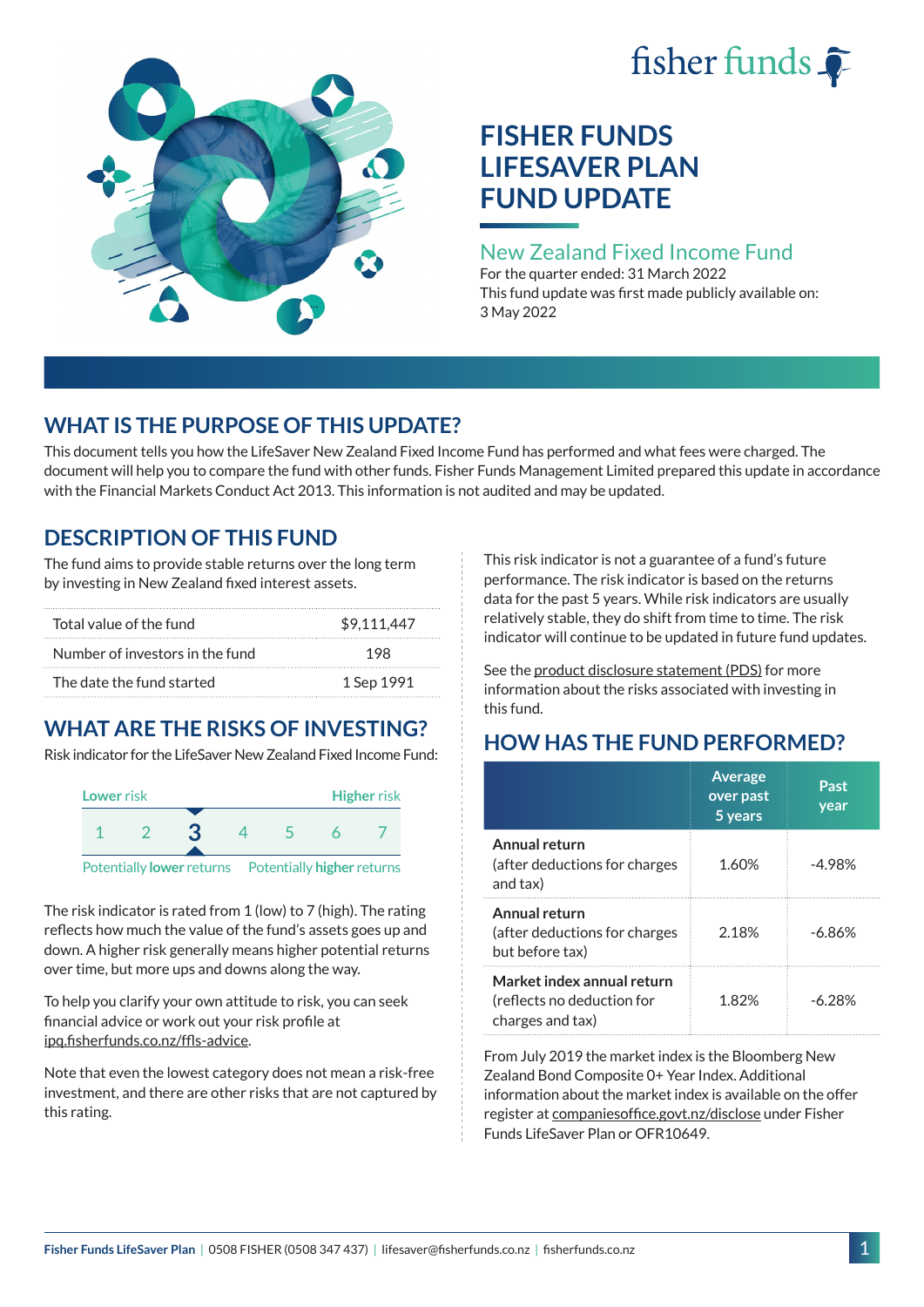## **ANNUAL RETURN GRAPH**



This shows the return after fund charges and tax for each of the last 10 years ending 31 March. The last bar shows the average annual return for the last 10 years, up to 31 March 2022.

**Important:** This does not tell you how the fund will perform in the future.

Returns in this update are after tax at the highest prescribed investor rate (PIR) of tax for an individual New Zealand resident. Your tax may be lower. The market index return reflects no deduction for charges and tax.

#### **WHAT FEES ARE INVESTORS CHARGED?**

Investors in the LifeSaver New Zealand Fixed Income Fund are charged fund charges that include GST. In the year to 31 March 2021 these were:

|                                                                                                                               | % of net asset value   |  |
|-------------------------------------------------------------------------------------------------------------------------------|------------------------|--|
| <b>Total fund charges</b>                                                                                                     | 0.66%                  |  |
| Which are made up of:                                                                                                         |                        |  |
| <b>Total management and</b><br>administration charges                                                                         | 0.66%                  |  |
| Including:                                                                                                                    |                        |  |
| Manager's basic fee                                                                                                           | 0.63%                  |  |
| Other management and<br>administration charges                                                                                | 0.03%                  |  |
| <b>Total performance-based fees</b>                                                                                           | 0.00%                  |  |
| Other charges:                                                                                                                | \$ amount per investor |  |
| Annual administration fees,<br>supervisor fees, and expenses<br>for services such as legal and<br>audit services <sup>1</sup> | \$65.39                |  |

Small differences in fees and charges can have a big impact on your investment over the long term.

#### **EXAMPLE OF HOW THIS APPLIES TO AN INVESTOR**

Sarah had \$10,000 in the fund at the start of the year and did not make any further contributions. At the end of the year, Sarah incurred a loss after fund charges were deducted of -\$498 (that is -4.98% of her initial \$10,000). Sarah also paid \$65.39 in other charges. This gives Sarah a total loss after tax of -\$563.39 for the year.

#### **WHAT DOES THE FUND INVEST IN? Actual investment mix**

This shows the types of assets that the fund invests in.



#### **Target investment mix**

This shows the mix of assets that the fund generally intends to invest in.